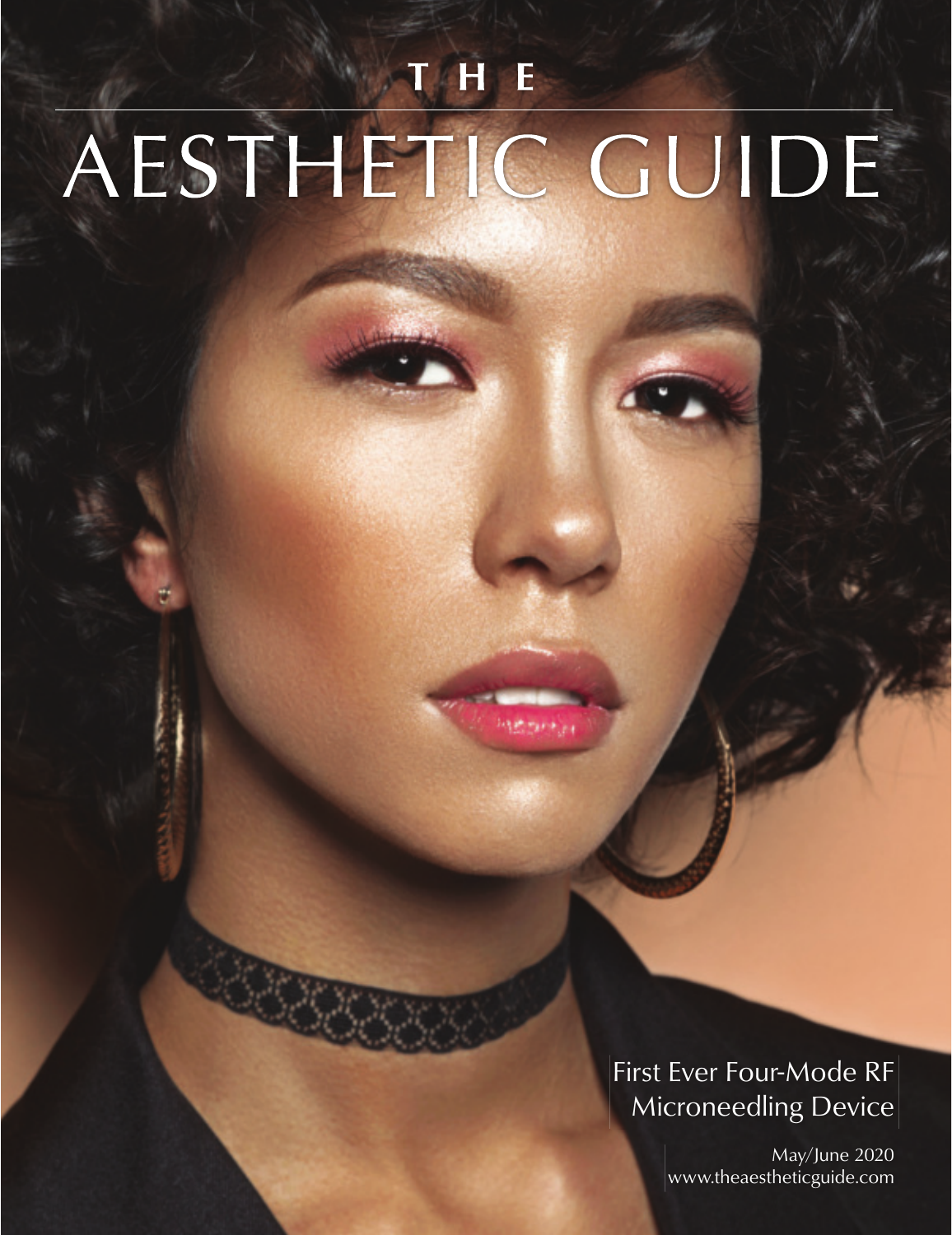### Co-Existing with COVID-19: A Whole New World

#### By Mara Shorr, Jay Shorr and Robert C. Deters

COVID-19 has created a lasting and profound impact on the aesthetic industry as a whole. Since being declared a global pandemic on March 11, 2020, the nation and the world have been in total lockdown. All industries have been affected, with widespread layoffs and state mandated business closures. These closures and the resulting quarantine has had an effect on all aspects of our organizations. It has affected our employees; not only has it threatened their livelihoods, it has changed the way we work together. It has changed the way we communicate with patients and provide care. It has placed burdens on supply lines for muchneeded resources. It has impacted the fundamental pillars of our industry.

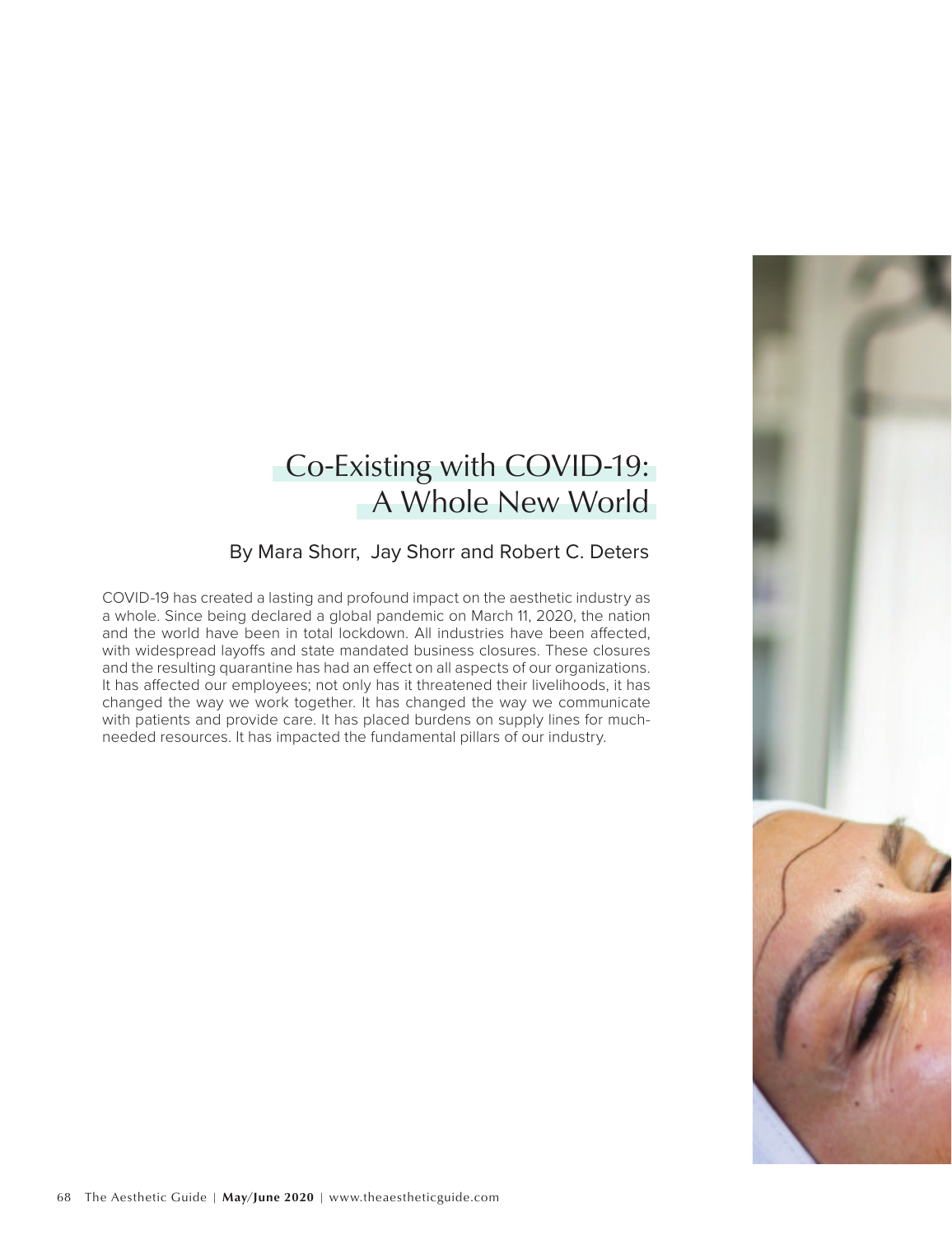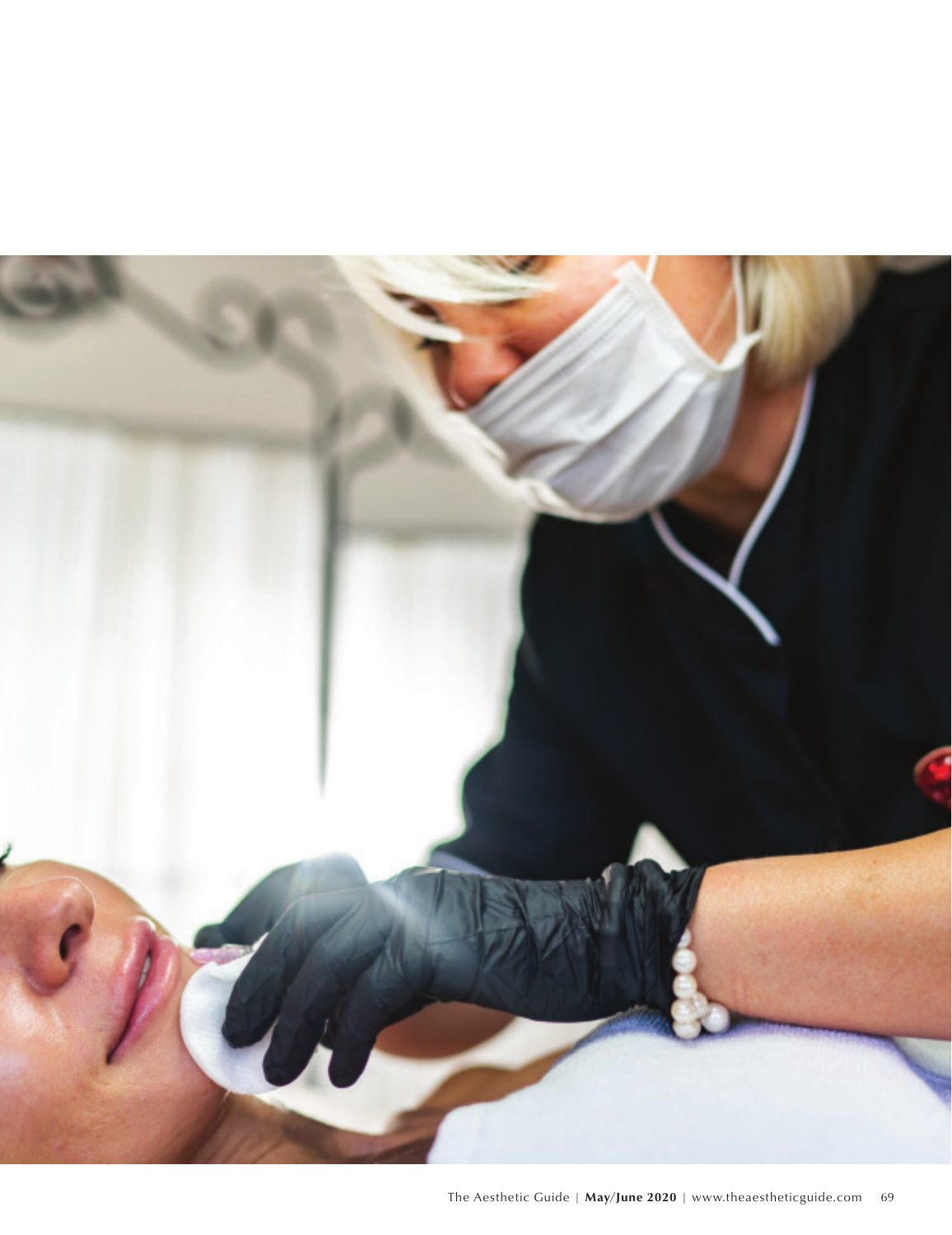#### A New Reality

While we may not see the full effects just yet, COVID-19 has established a new "normal". It will take some adjustment, but using the lessons we have learned during these times, we can and will move forward.

For most, one of the major challenges presented by COVID-19 was protection of your most valuable asset – your team. Even prior to the mandated shutdowns, practices began taking physically protective measures, such as increasing the frequency of sanitizing the office or spreading out patient appointments.

These social distancing efforts have already had a lasting impact on how practices function. There is an expectation that many of these procedures will carry on well past the threat of COVID-19. In addition to providing patients with peace of mind, practices have embraced being held to a higher standard.

Practice owners have also been forced to navigate complex human resources issues. In addition to their responsibilities to the practice, physicians have a responsibility to the members of their team. Unfortunately, due to the economic conditions, many practice owners have had to make the difficult decision to let staff members go or even close entirely.

"It has added a lot to my plate. In addition to being a doctor and a business owner, now I'm a home school teacher, personal chef, receptionist, nurse and even psychologist. It is really tough," said board certified plastic surgeon Kimberly

Carpin, MD, who in addition to running her plastic surgery practice, also owns Acqua Medspa in Webster, Texas.

The COVID-19 pandemic served as a reality check for a lot of businesses by exposing how truly unprepared they were. It emphasized the importance of having strong plans and procedures in place. Practices that kept proper employee files and records were easily able to obtain government aid and take care of their team. More importantly, it has put them in a much better position to recall staff and rebound once this is over.

For many practices, especially surgical practices, the decision to close came down to a lack of personal protective equipment (PPE). Gloves and masks are precious resources and are extremely limited in number. With the burden placed on existing supplies, many are left without the necessary items to perform even the most basic services.

Then there are the practices that are generously donating their existing supplies to those fighting on the front line. In addition to PPE, many surgical clinics have been donating their ventilator units to hospitals. This lack of vital resources has placed a standstill on all elective treatments. Until the country is able to scale up production of these items, it may delay the industry's recovery.

#### Using This Time Wisely

Practices that have remained open have largely abandoned elective treatments and instead focused on patients that truly require immediate care.





Kimberly Carpin, MD Board Certified Plastic Surgeon Acqua Medspa Webster, TX



Jean Casello, MD Medical Director RenovoMD Northborough, MA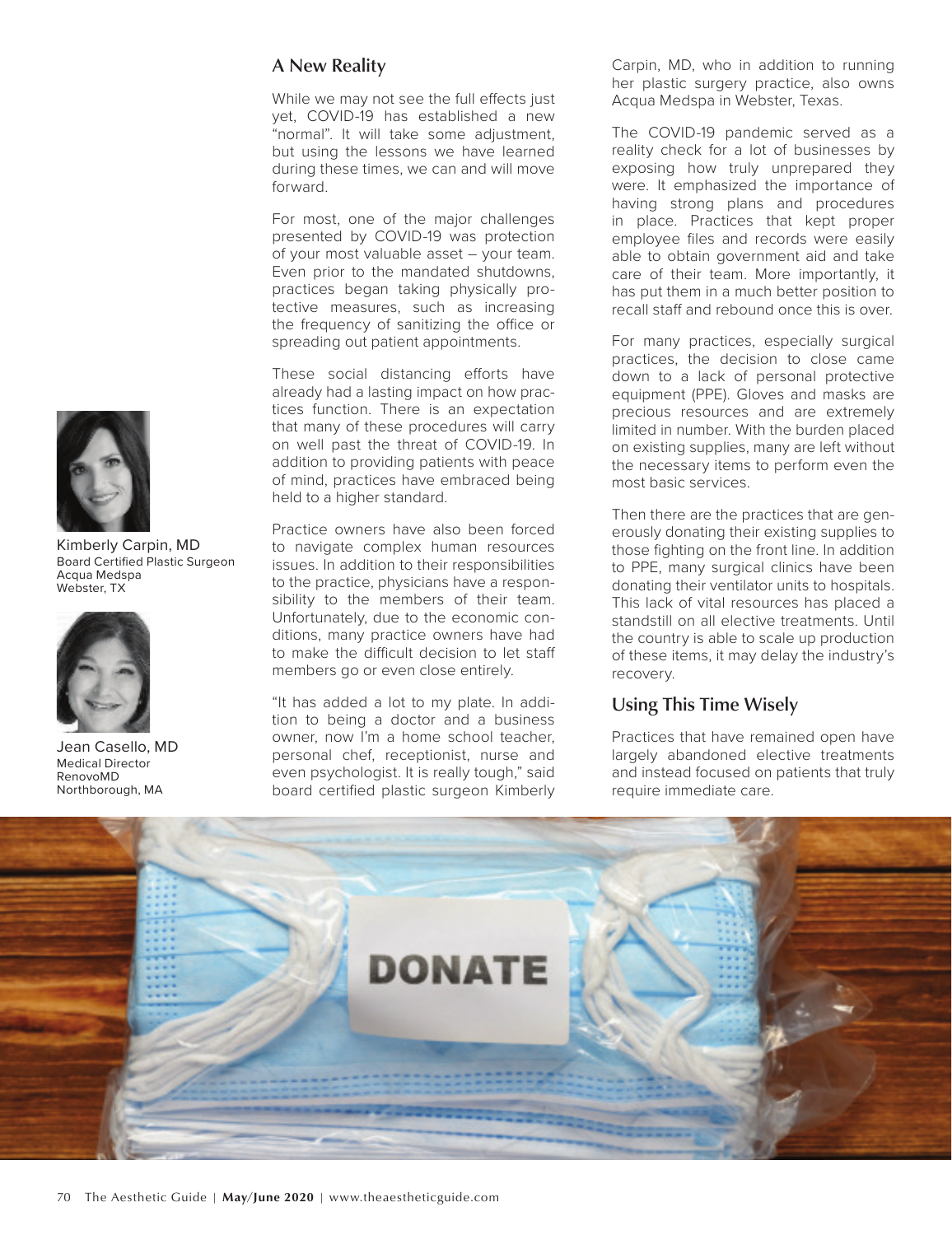Dermatologists, plastic surgeons and even certain medical spas (where state law allows), have shifted their focus in response to community needs. Aesthetic services have taken a back seat to other medical procedures. Moreover, many practices that are staying open are not doing it to generate revenue. They see providing these services as fulfilling their commitment to patient care, often via telemedicine. By taking on many of these cases, practitioners are freeing up time and resources for urgent care facilities and emergency rooms.

After addressing their immediate financial concerns, and for those without the ability to treat patients, many facilities were left wondering what to do in the downtime. Some practices took the lull as an opportunity to work on things within their business that haven't or don't normally receive the proper attention.

"We didn't want to sit around and just wait for everything to end. We are taking this time to be productive; we are working on a lot of processes we haven't been able to focus on when we have patients in the office," said Jean Casello, MD, medical director of RenovoMD in Northborough, Mass. "We are cleaning up and improving a lot of key areas in our business now, which is going to be incredibly helpful moving forward."

As busy practices, it is no surprise that attention is divided and certain processes and protocols did not get the proper care and attention. Without the "distraction" of patients in the office, practice owners are tightening up their organizations and building a stronger foundation for the future.

#### Open Lines of Communication

While social distancing efforts are the norm during the COVID-19 outbreak, many practices have largely turned to virtual methods of communication with their patients. Efforts have been made to keep patients informed about what a practice has done during the outbreak and the steps they have taken to protect patients from infection. And, while many patients can't leave their homes, practices have had no shortage of phone calls and requests. Since businesses have been required to close, there has been an increase in twoway communication between the office and patients.

For many practices, including RenovoMD, the message has been more about

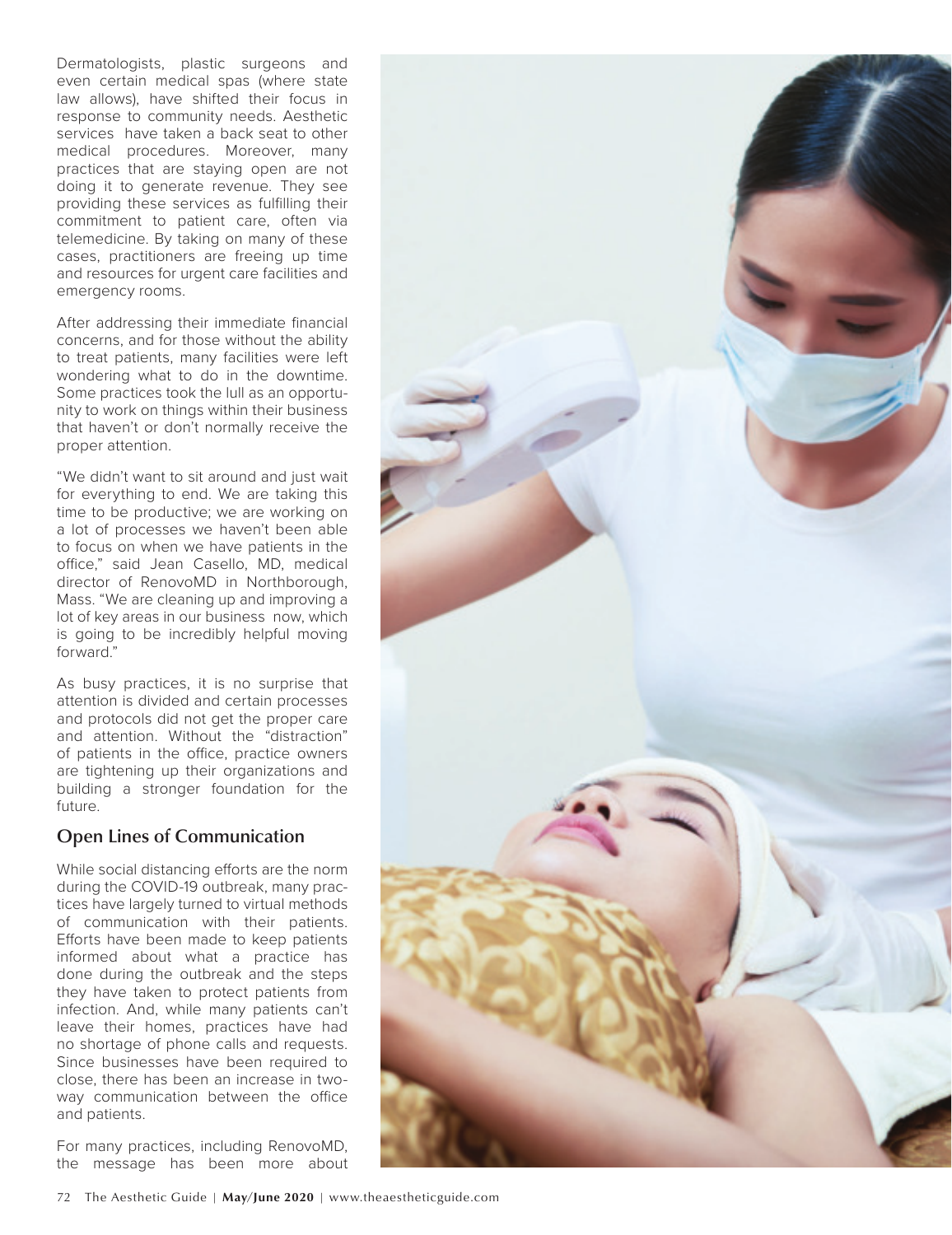

## "I feel that, in a lot of ways, they open up more on the video chat compared to a face to face interaction."

reassurance. Constant and open communication during the outbreak has set many offices up for success once they are allowed to return.

"We really just let them know that we are here for them, that we're still around. Our focus has been on keeping people engaged and with all the positive feedback we received, the results are very encouraging," said Dr. Casello.

As the closures persist, more and more doctors are relying on telemedicine in order to see their patients. Skype, Zoom, GoToMeeting and more have been incredibly effective tools for many physicians.

"Teleconferencing has been great," said Dr. Carpin, when discussing the difference in remote consults with a video component versus phone calls. "It is a really interesting psychological change we are seeing in our patients. They are happier; they are smiling. You can tell that they are instantly more comfortable when they can see you. I feel that, in a lot of ways, they open up more on the video chat compared to a face to face interaction".

RenovoMD shared similar feelings about video consultations.

Thus, in a way, the COVID-19 epdemic was a catalyst to show practice owners what is possible in the realm of telemedicine.

"We really understand what we can accomplish with technology," Dr. Casello shared. "We are realizing how much time we can save while maintaining a stronger relationship with our patients."

While it started off as a temporary solution, practices now see the value in this new technology. "When we started RenovoMD 13 years ago, virtual consults were not even a thought. It is crazy to see how much things have changed since then."

Dr. Carpin has noticed the change as well. "My patients love that they can get in touch with me so easily," she said. "It is a level of access people aren't really accustomed to and it really reinforces that we are here for them."

#### New Opportunities

Consultations were not the only important function that transitioned to virtual. With brick and mortar locations shuttered, patients have been forced to get their favorite skincare products through other means. In response to the outbreak, many practices have enhanced their online retail operations. Dr. Casello's practice followed suit.

"It is a very interesting insight on how people view skincare as an essential part of their daily routines," she expressed. "With the increase in online sales, we now know a good portion of our clients really